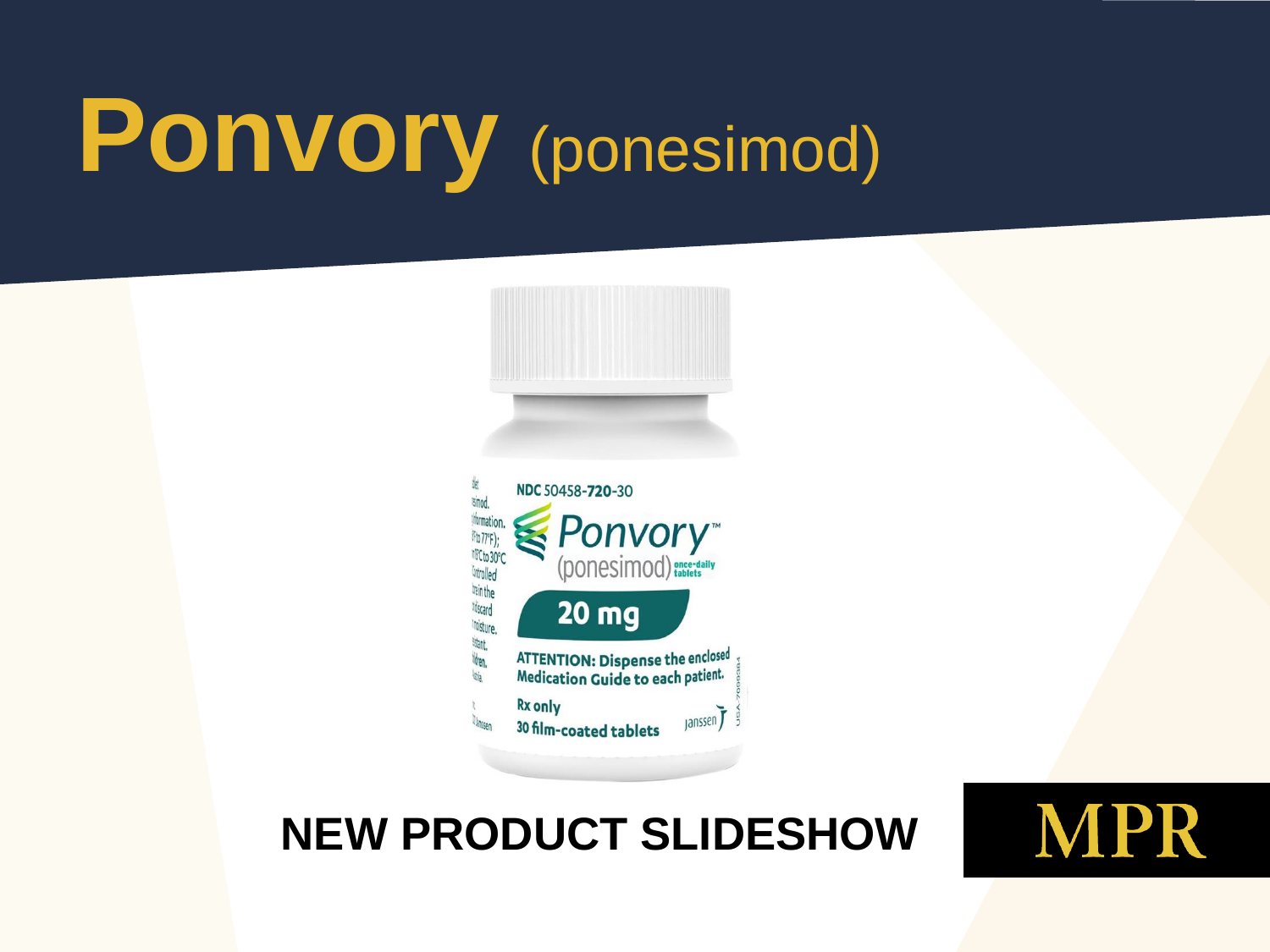### **Introduction**

- **Brand name: Ponvory**
- **Generic name:** Ponesimod
- **Pharmacologic class:** Sphingosine 1 phosphate receptor modulator
- **Strength and Formulation:** 2mg, 3mg, 4mg, 5mg, 6mg, 7mg, 8mg, 9mg, 10mg, 20mg; tablets.
- **Manufacturer:** Janssen Pharmaceuticals, Inc.
- **How supplied:** Starter Pack (2mg, 3mg, 4mg, 5mg, 6mg, 7mg, 8mg, 9mg, 10mg)—14; Bottle (20mg)—30
- **Legal Classification:** Rx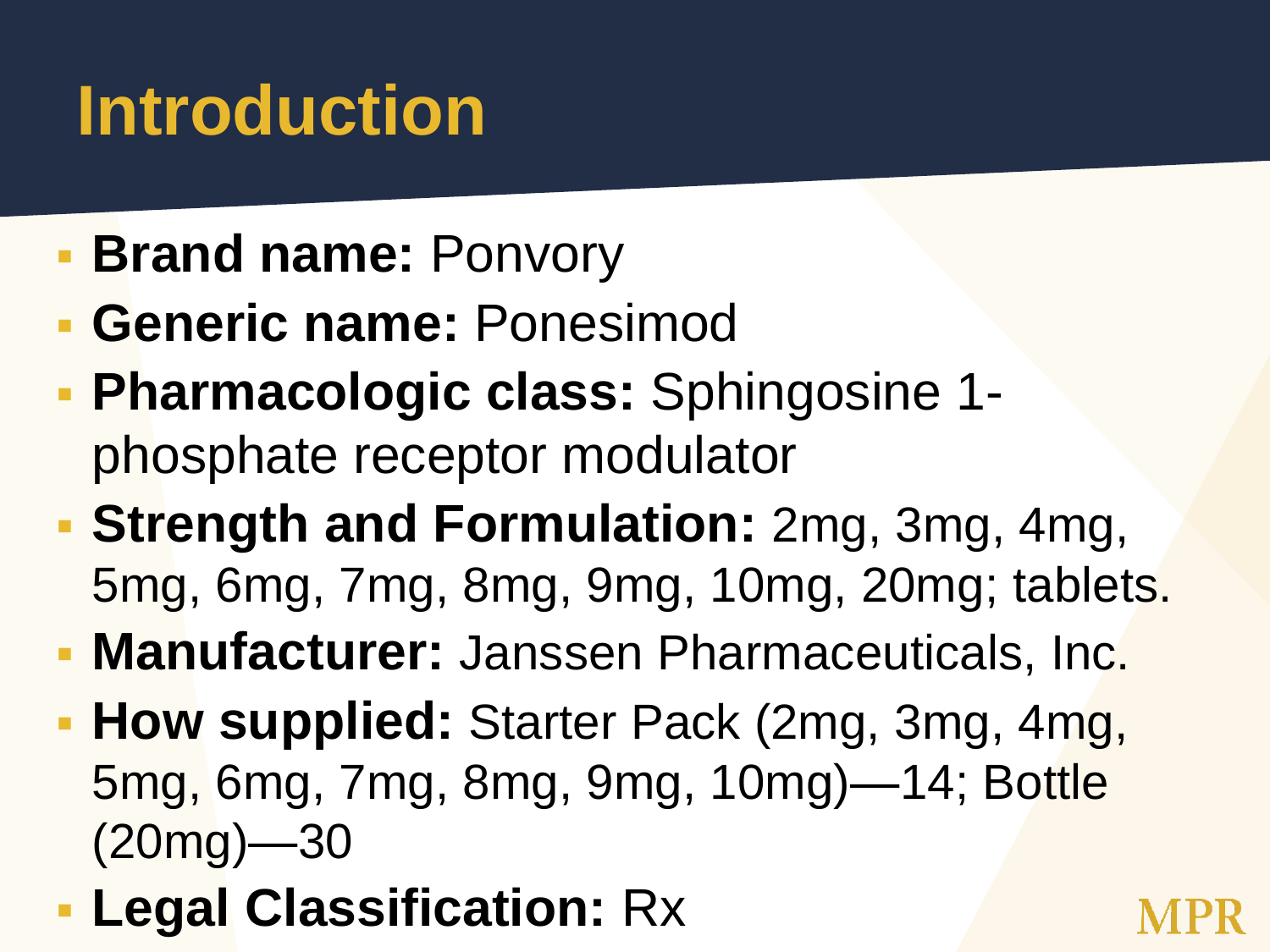### **Indication**

**Treatment of relapsing forms of multiple sclerosis (MS)**, to include clinically isolated syndrome, relapsing-remitting disease, and active secondary progressive disease, in adults.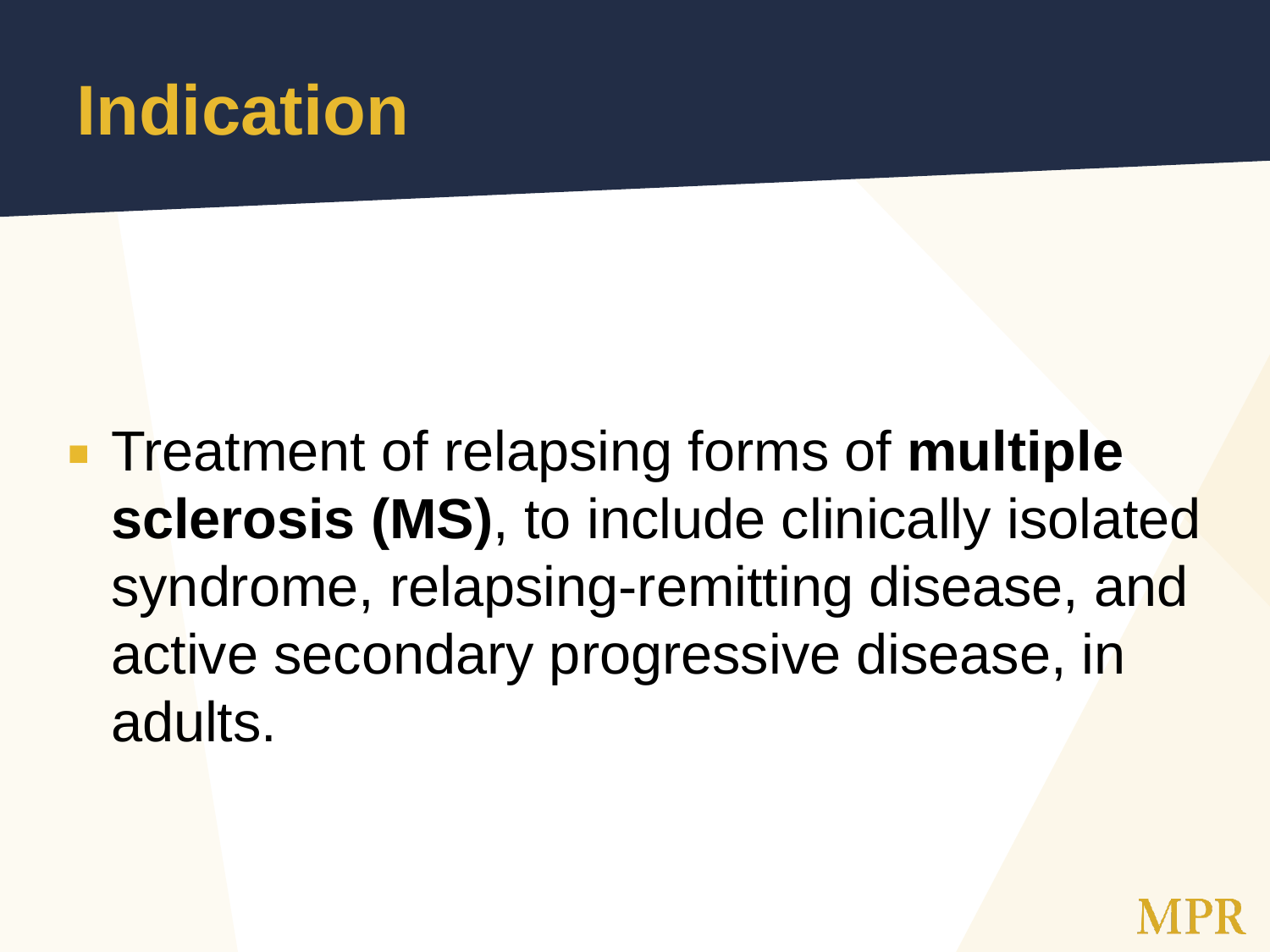### **Dosage and Administration**

#### **Prior to initiation**

- Obtain recent (eg, within the last 6 months or after discontinuation of prior MS therapy) CBC, including lymphocyte count.
- **Obtain an electrocardiogram; if preexisting conduction** abnormalities are present, refer to cardiologist and firstdose monitoring is recommended.
- Obtain recent (eg, within the last 6 months) transaminase and bilirubin levels.
- **D** Obtain an ophthalmic evaluation of the fundus, including the macula.
- **Test for antibodies to varicella zoster virus (VZV); if** negative, VZV vaccination is recommended at least 1 month prior to initiating Ponvory.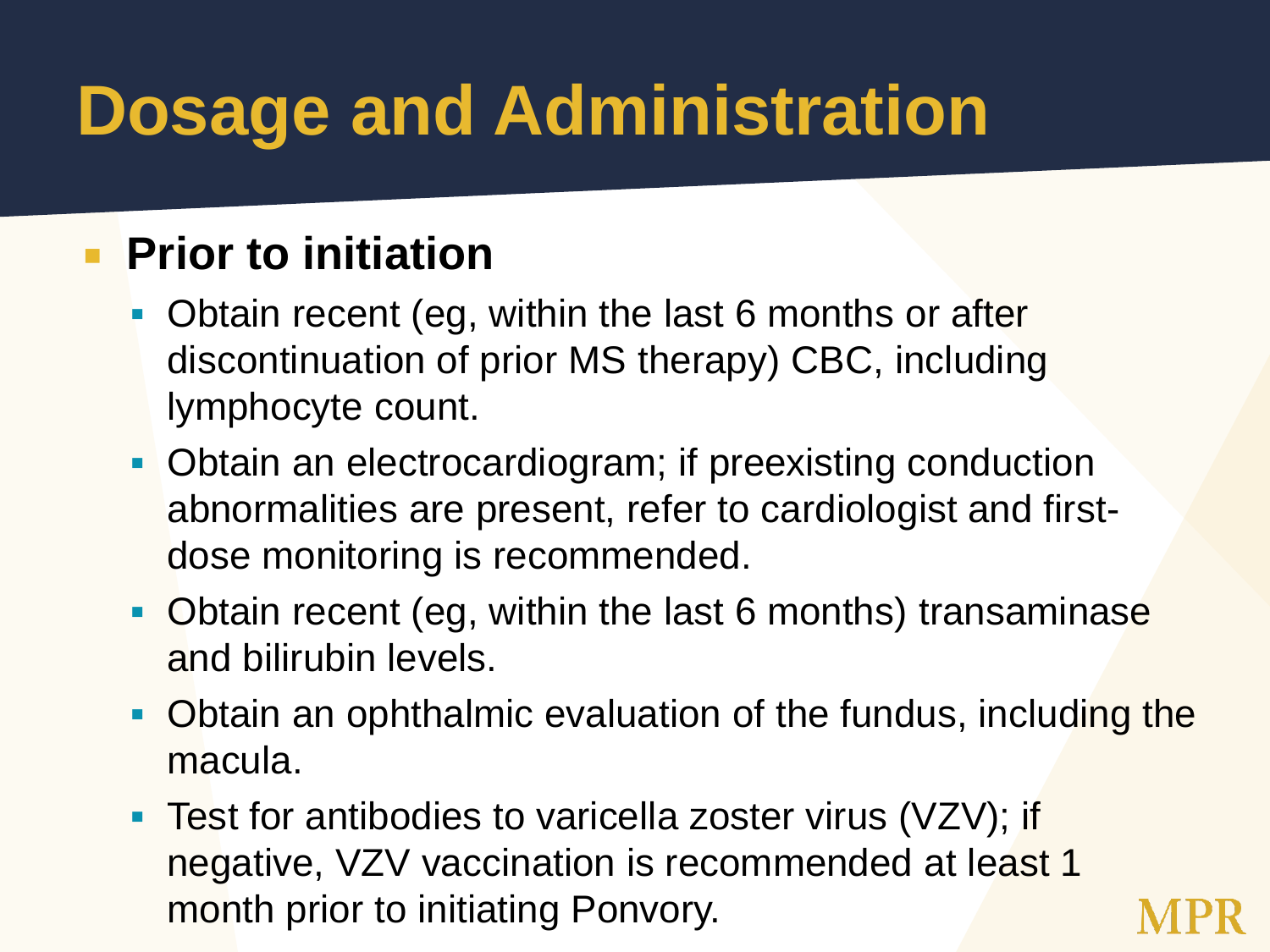### **Dosage and Administration**

- **Swallow whole.**
- **Titration** using the 14-day starter pack is required for treatment initiation.
- **Initially 2mg once daily on days 1 and 2; 3mg once** daily on days 3 and 4; 4mg once daily on days 5 and 6; 5mg once daily on day 7; 6mg once daily on day 8; 7mg once daily on day 9; 8mg once daily on day 10; 9mg once daily on day 11; 10mg once daily on days 12, 13, and 14.
- **Maintenance**: 20mg once daily on day 15 and thereafter.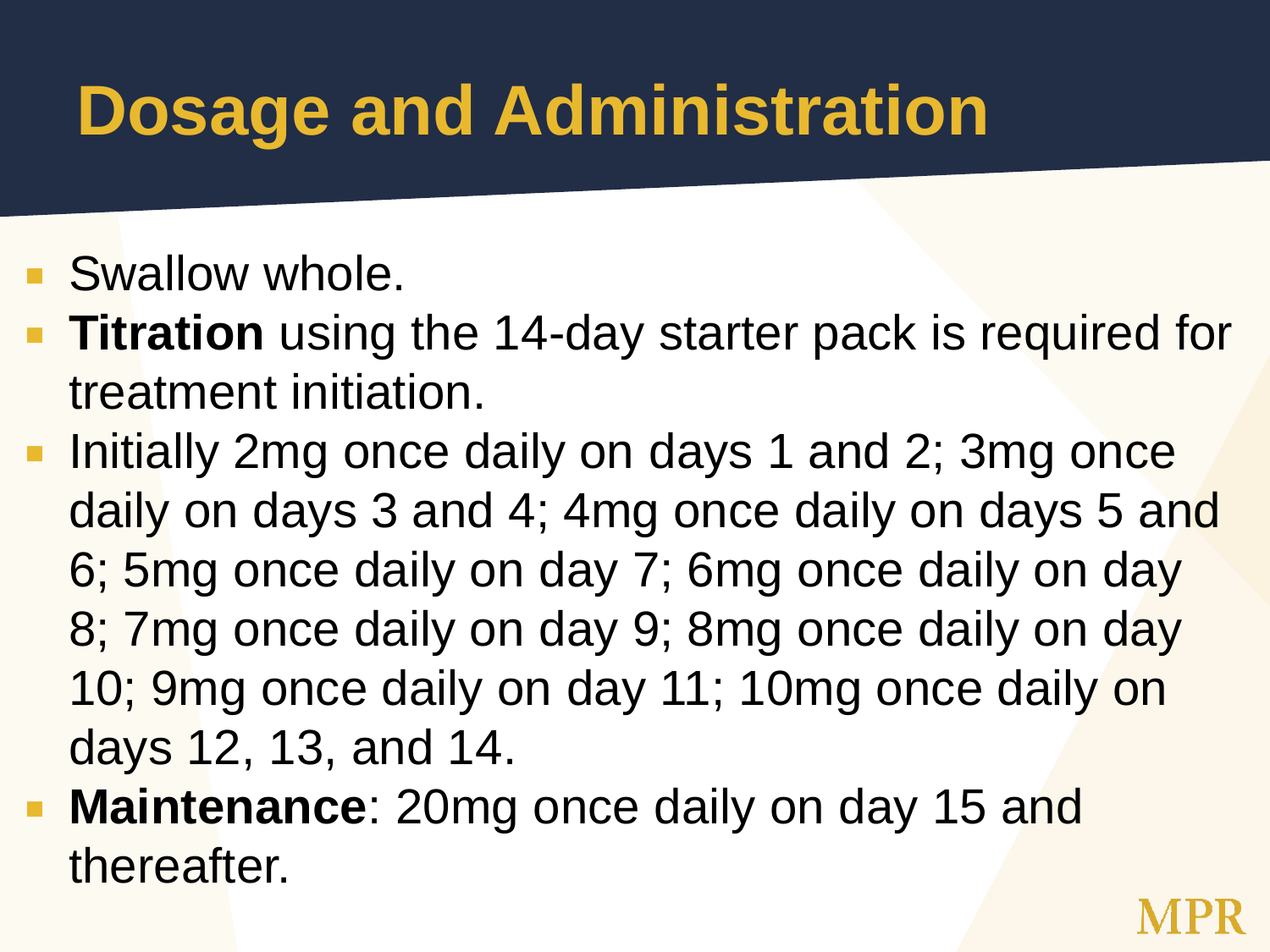## **Dosage and Administration**

- **First-dose 4-hour monitoring** is recommended for patients with sinus bradycardia, first- or second-degree [Mobitz type I] AV block, or a history of MI or heart failure occurring more than 6 months prior to treatment initiation and in stable condition: see full labeling.
- **If 4 or more consecutive doses are missed** during titration or maintenance, treatment should be reinitiated with day 1 of the titration regimen (new starter pack).
- **If fewer than 4 consecutive doses are missed** 
	- During titration: may resume treatment with first missed titration dose and resume titration schedule.
	- During maintenance: resume treatment with maintenance dosage.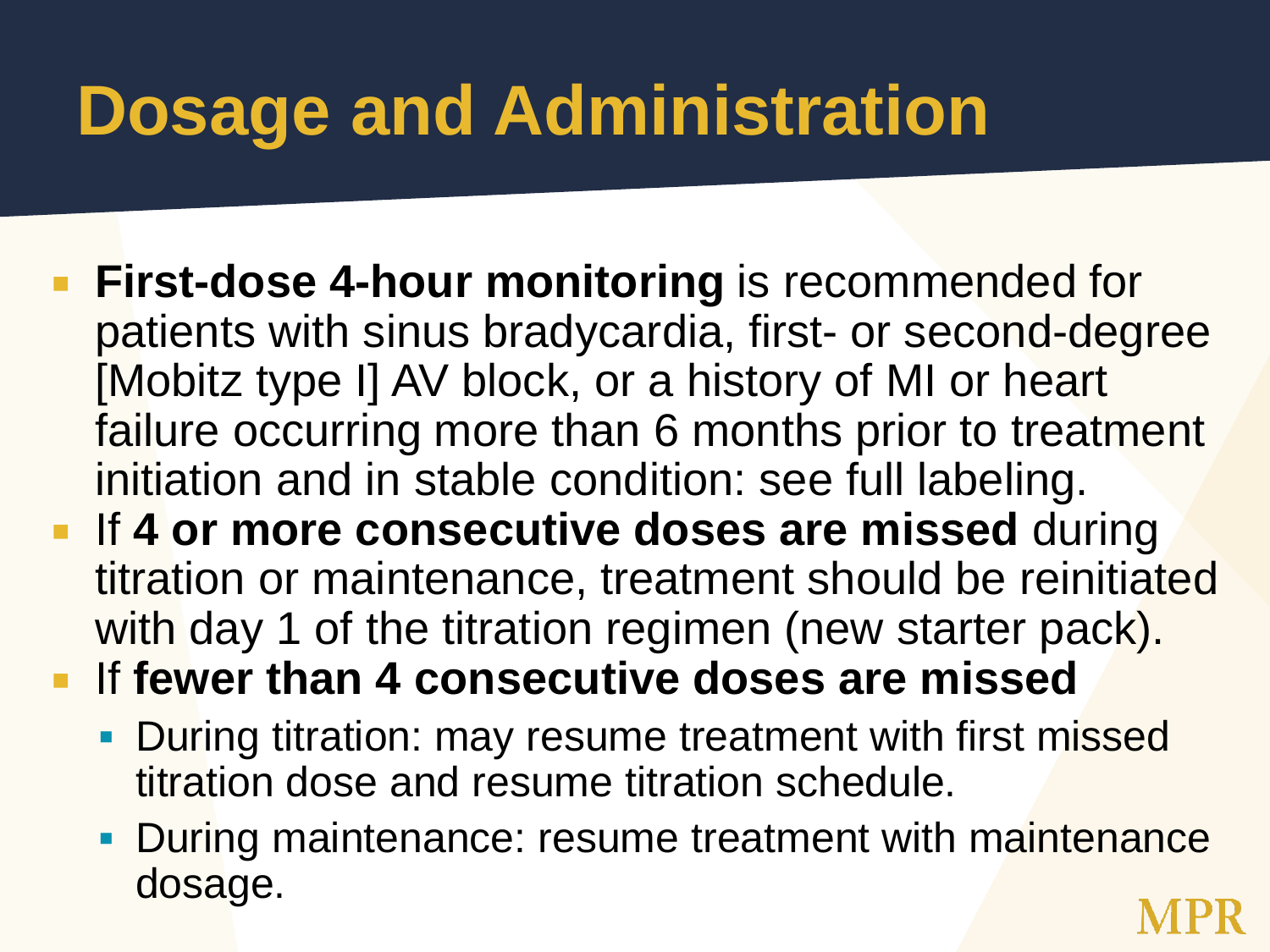#### **Considerations for Specific Populations**

- **Pregnancy:** No adequate and well-controlled studies in pregnant women; may cause fetal harm based on animal studies.
- **Nursing mothers:** No data on the presence of Ponvory in human milk, effects on breastfed infant, or effects on milk production; consider benefits of breastfeeding with potential adverse effects on infant.
- **Pediatric: Not established.**
- **Geriatrics:** Clinical studies did not include sufficient numbers to determine difference from younger patients; use caution.
- **Hepatic impairment:** Not recommended in patients with moderate or severe hepatic impairment (Child-Pugh class B and C, respectively).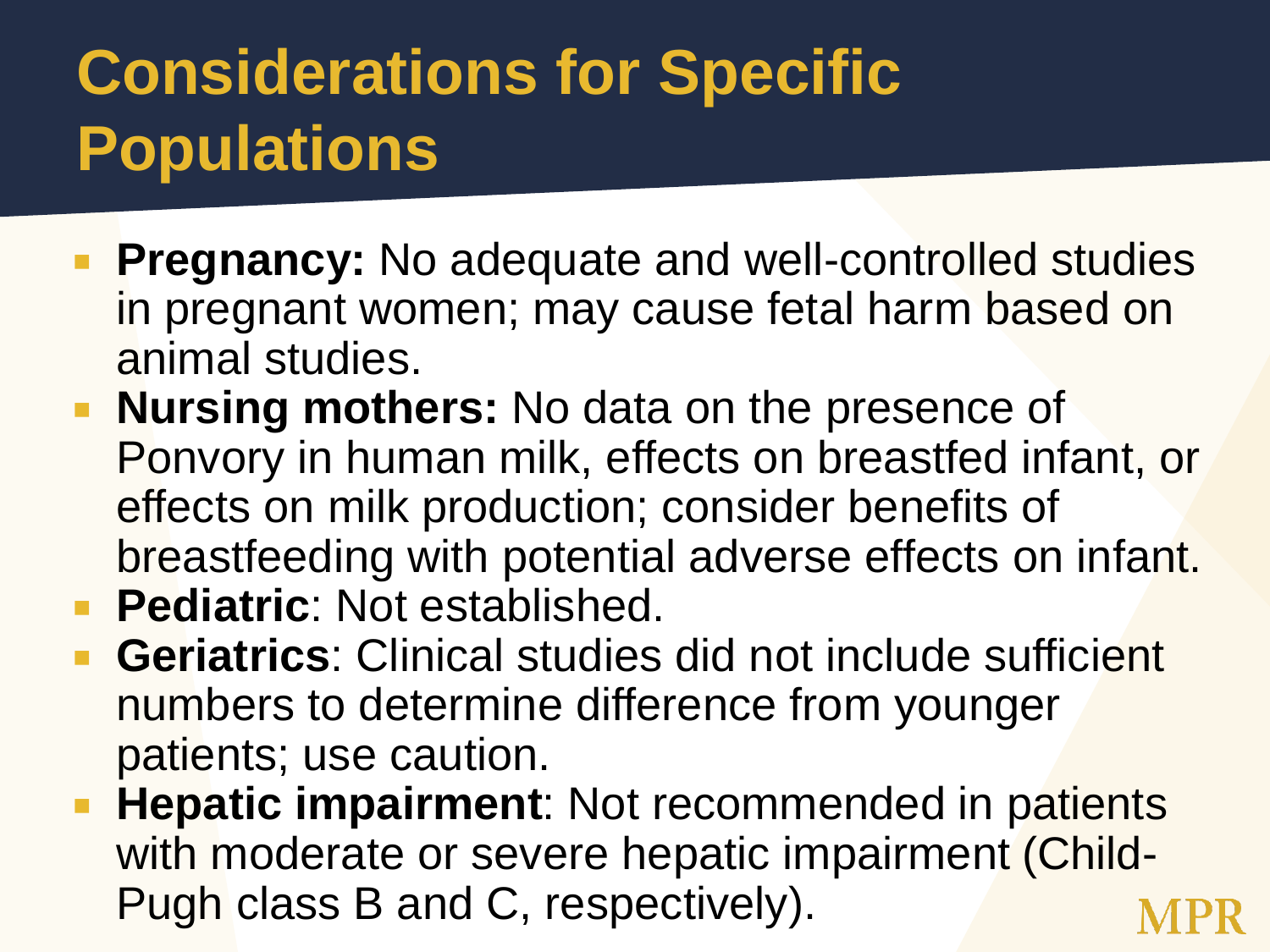## **Contraindications**

- Recent (within the last 6 months) occurrence of MI, unstable angina, stroke, TIA, decompensated heart failure requiring hospitalization, or Class III or IV heart failure.
- **Presence of Mobitz Type II 2<sup>nd</sup>- or 3<sup>rd</sup> degree AV** block, sick sinus syndrome, or sino-atrial block, unless paced.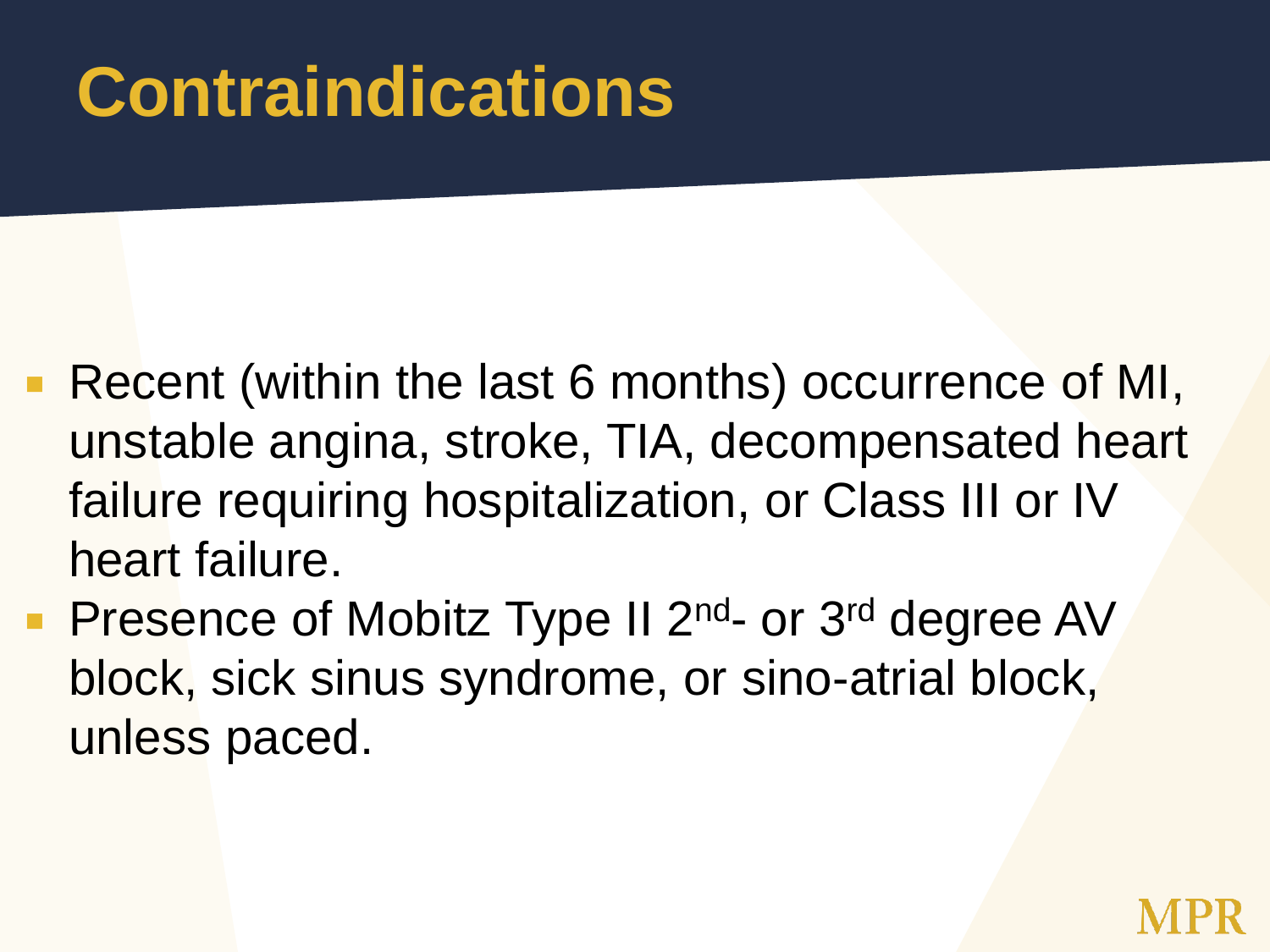- **Increased risk of infections** (may be fatal).
- **D** Obtain recent CBC including lymphocyte count prior to initiation.
- Consider treatment interruption if serious infection develops.
- Delay treatment in patients with active infection until resolution.
- Withhold if progressive multifocal leukoencephalopathy (PML) is suspected; discontinue if PML is confirmed.
- Test for antibodies to VZV; if negative, VZV vaccination is recommended at least 1 month prior to initiation.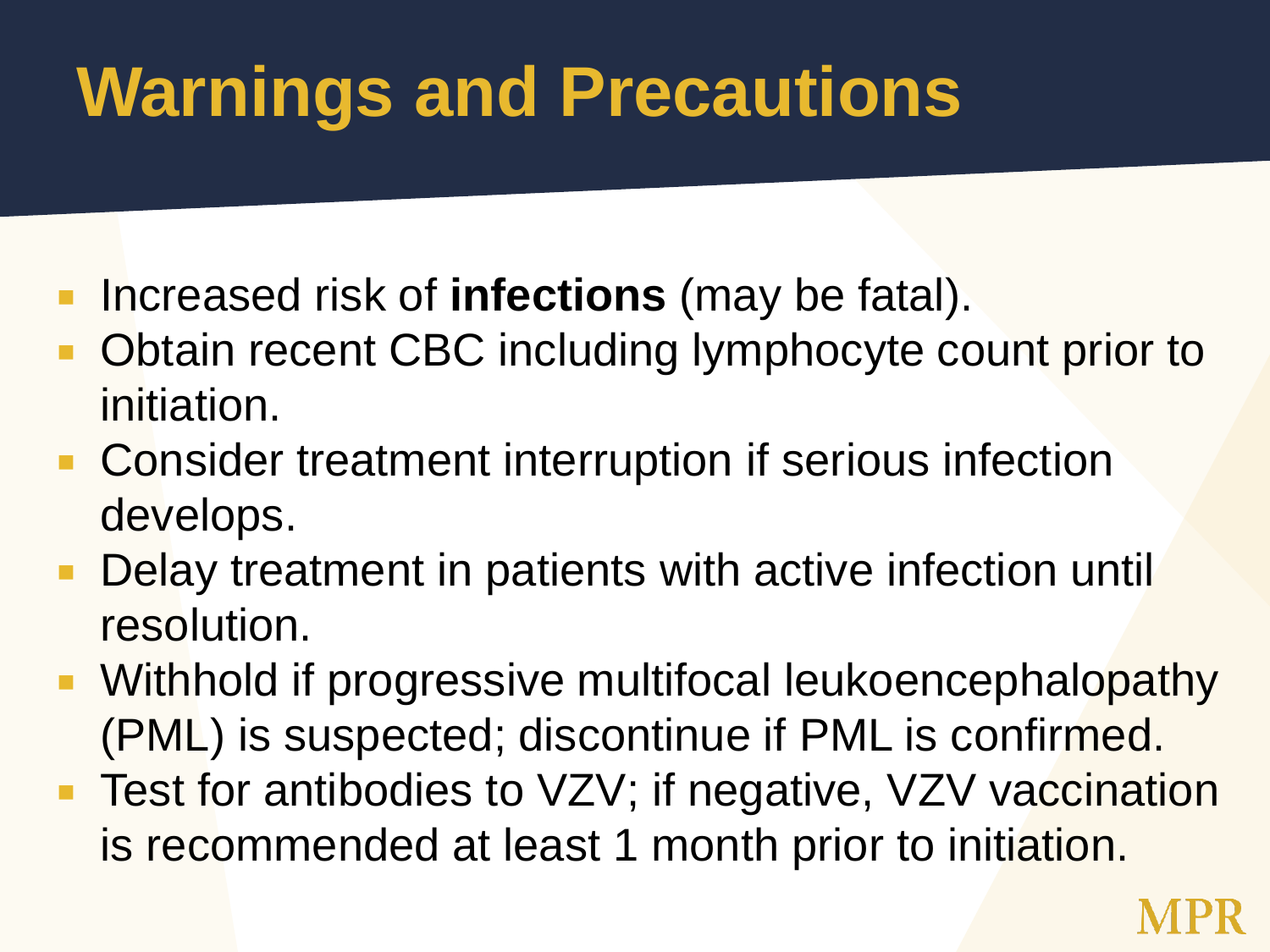- **Risk of bradyarrhythmia, AV conduction delays:** titration is required for treatment initiation.
- Not recommended for use in patients with a history of cardiac arrest, cerebrovascular disease, uncontrolled hypertension, or severe untreated sleep apnea; refer to cardiologist if treatment is considered.
- **Perform an overall benefit/risk assessment in patients** with a history of recurrent syncope or symptomatic bradycardia; refer to cardiologist if treatment is considered.
- **Monitor BP during treatment.**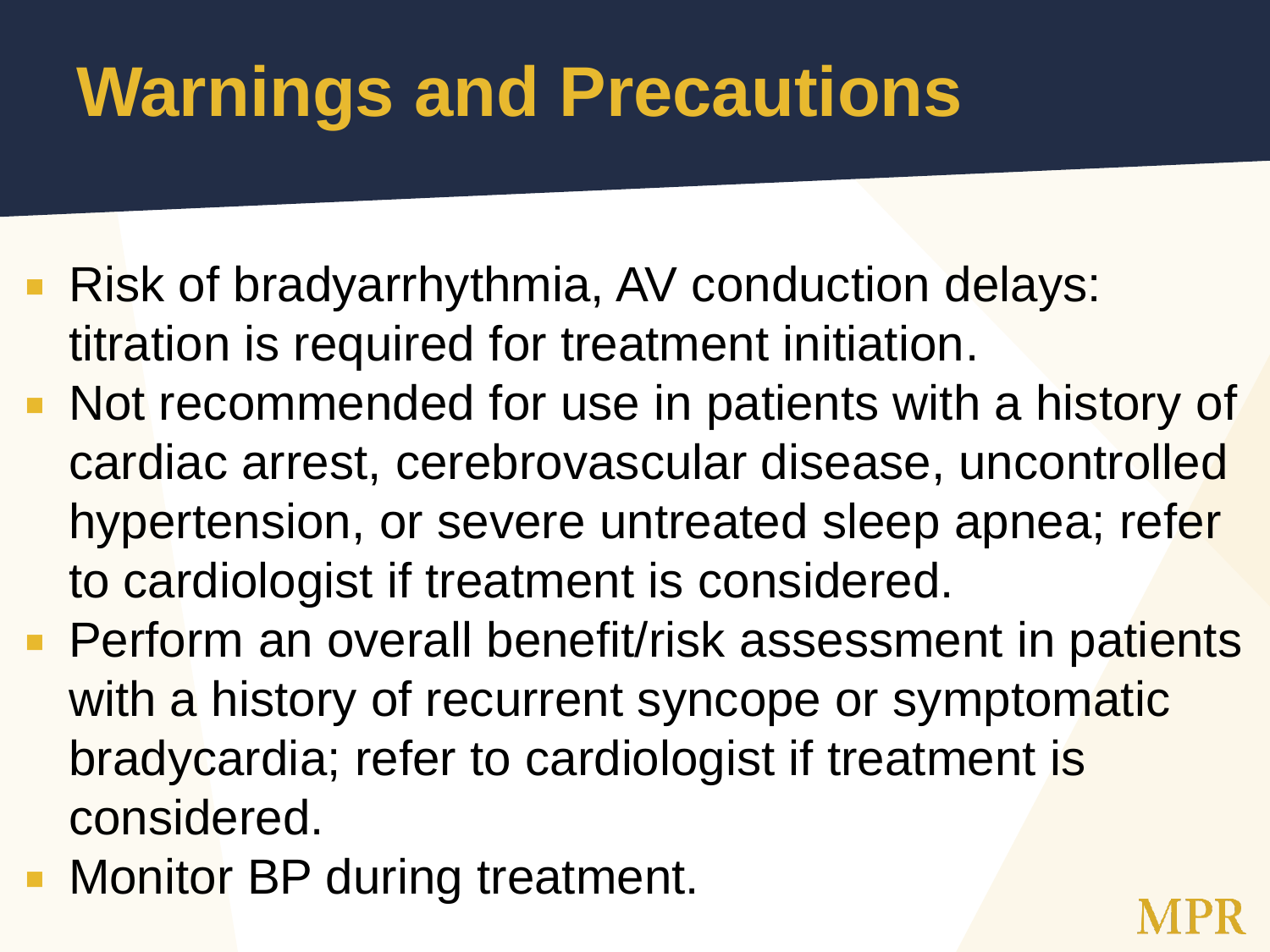- **Use caution in patients with severe respiratory** disease (eg, pulmonary fibrosis, asthma, COPD): perform spirometric evaluation during treatment if clinically indicated.
- **Monitor for hepatic dysfunction; discontinue if** significant liver injury is confirmed.
- **Periodic skin exams are recommended esp. those** with risk factors for skin cancer; monitor for suspicious skin lesions and evaluate promptly if observed.
- Advise to limit exposure to sunlight and UV light.
- Concomitant phototherapy with UV-B radiation or PUVA-photochemotherapy: not recommended.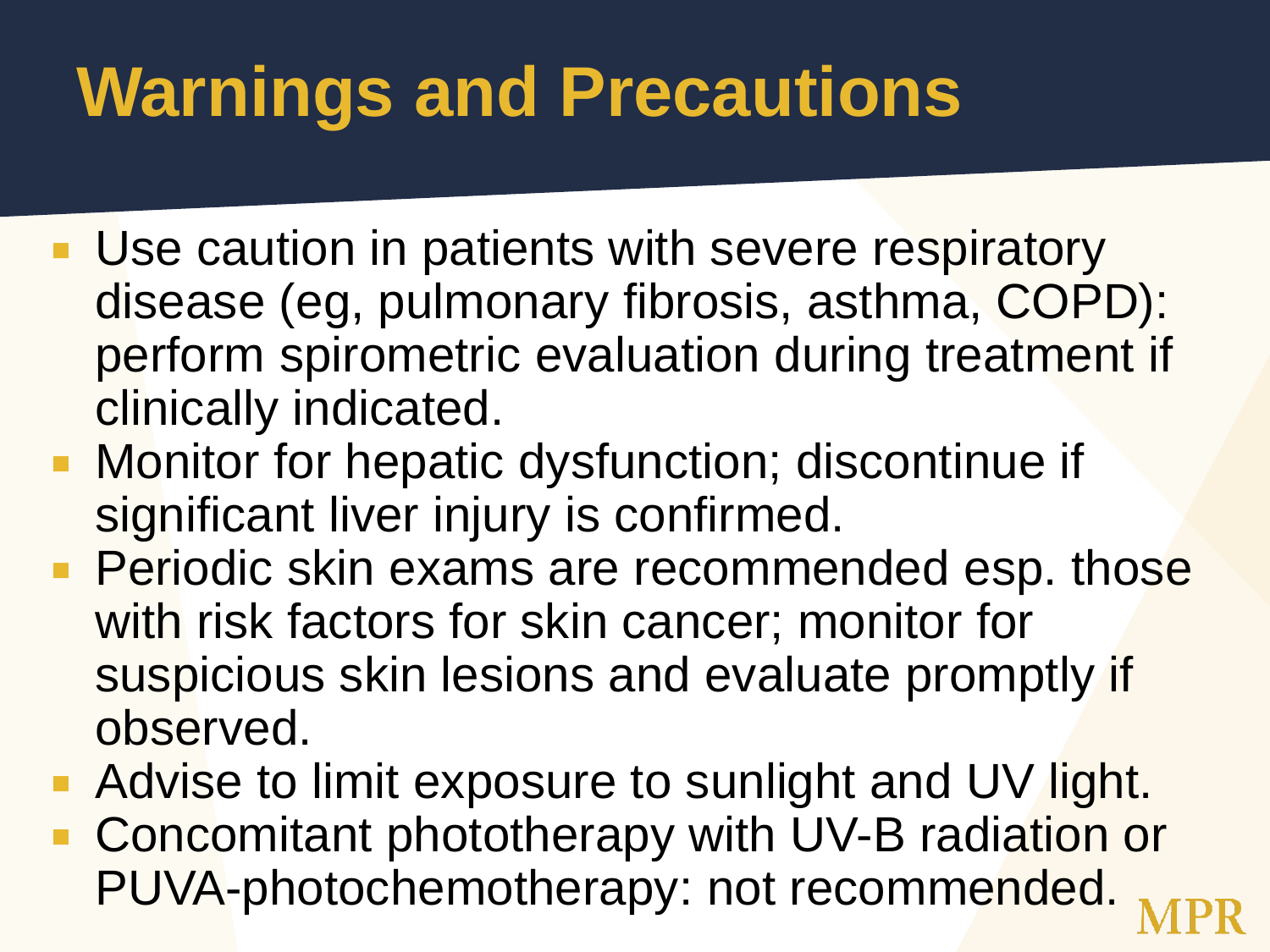- Advise females of reproductive potential to use effective contraception during and for 1 week after stopping Ponvory treatment.
- **Perform ophthalmic evaluation of the fundus, including** the macula, prior to initiation, and if any change in vision occurs during therapy.
- **Increased risk of macular edema in patients with a** history of uveitis and diabetes mellitus.
- Discontinue if posterior reversible encephalopathy syndrome is suspected.
- **Nonitor for severe increase in disability after treatment** discontinuation.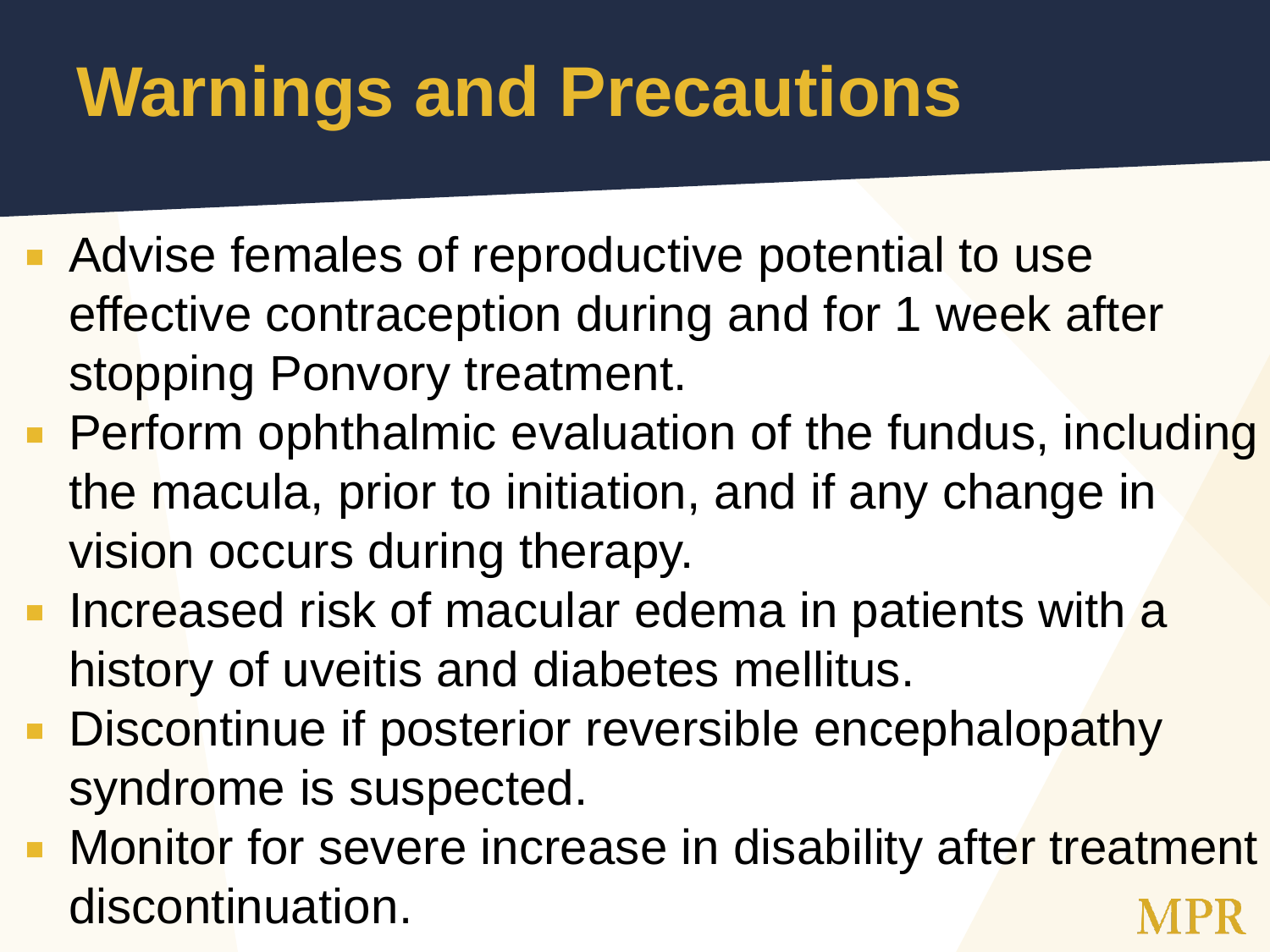#### **Interactions**

- Concomitant antineoplastic, immunosuppressant or immune-modulating therapies may increase risk of immunosuppression; use caution when switching from long-acting immunotherapies; caution for 1–2 weeks after discontinuing Ponvory.
- **Initiation after treatment with alemtuzumab: not** recommended.
- Concomitant QT prolonging drugs (eg, quinidine, procainamide, amiodarone, sotalol): risk of torsades de pointes; refer to cardiologist if treatment is considered.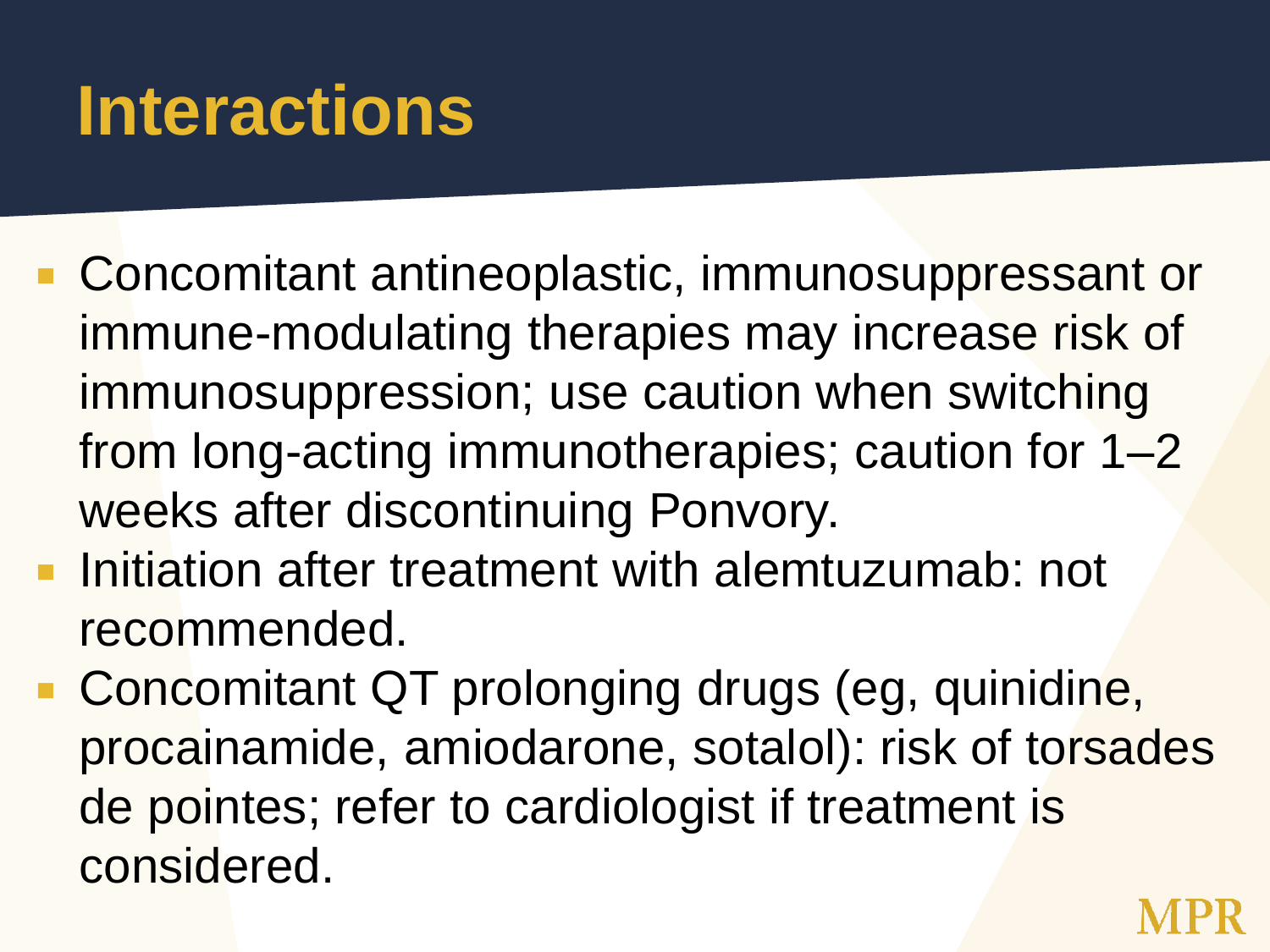#### **Interactions**

- Concomitant β-blockers, digoxin, diltiazem, verapamil during initiation may be associated with severe bradycardia or heart block; refer to cardiologist if treatment is considered.
- Avoid live attenuated vaccines during and for 1-2 weeks after discontinuing Ponvory; may have suboptimal response.
- **Antagonized by strong CYP3A4 and UGT1A1** inducers (eg, rifampin, phenytoin, carbamazepine): concomitant use not recommended.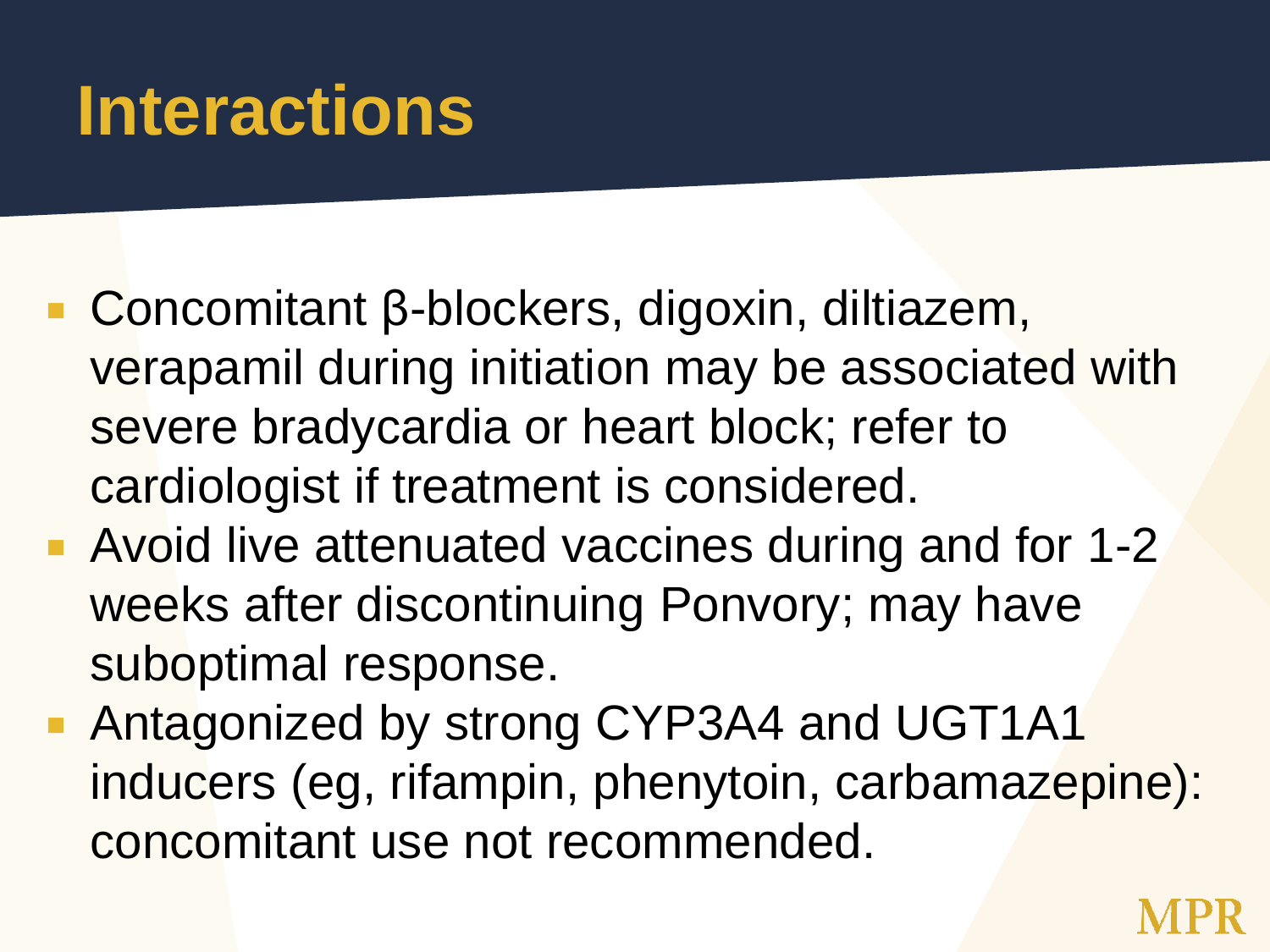#### **Adverse Reactions**

- **Most common (210%)**: Upper respiratory tract infection, hepatic transaminase elevation, hypertension.
- **Dthers: UTI, dyspnea, dizziness, cough, macular** edema, basal cell carcinoma/melanoma, decreased pulmonary function.
- **Rare:** Posterior reversible encephalopathy syndrome.

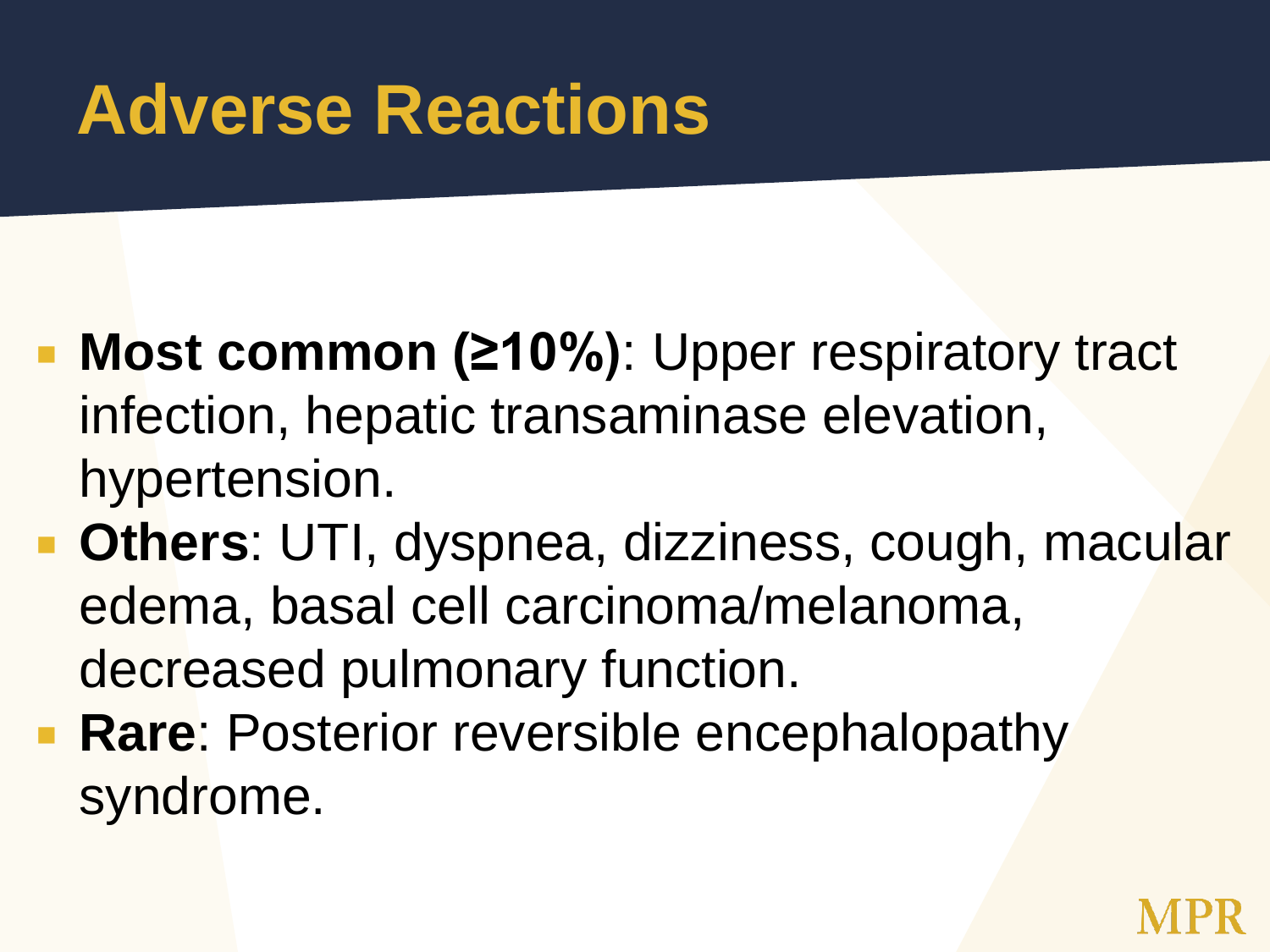# **Mechanism of Action**

- **The mechanism by which ponesimod exerts** therapeutic effects in multiple sclerosis is unknown, but may involve reduction of lymphocyte migration into the central nervous system.
- **Ponesimod is a sphingosine 1-phosphate (S1P)** receptor 1 modulator that binds with high affinity to S1P receptor 1.
- **Ponesimod blocks the capacity of lymphocytes to** egress from lymph nodes, reducing the number of lymphocytes in peripheral blood.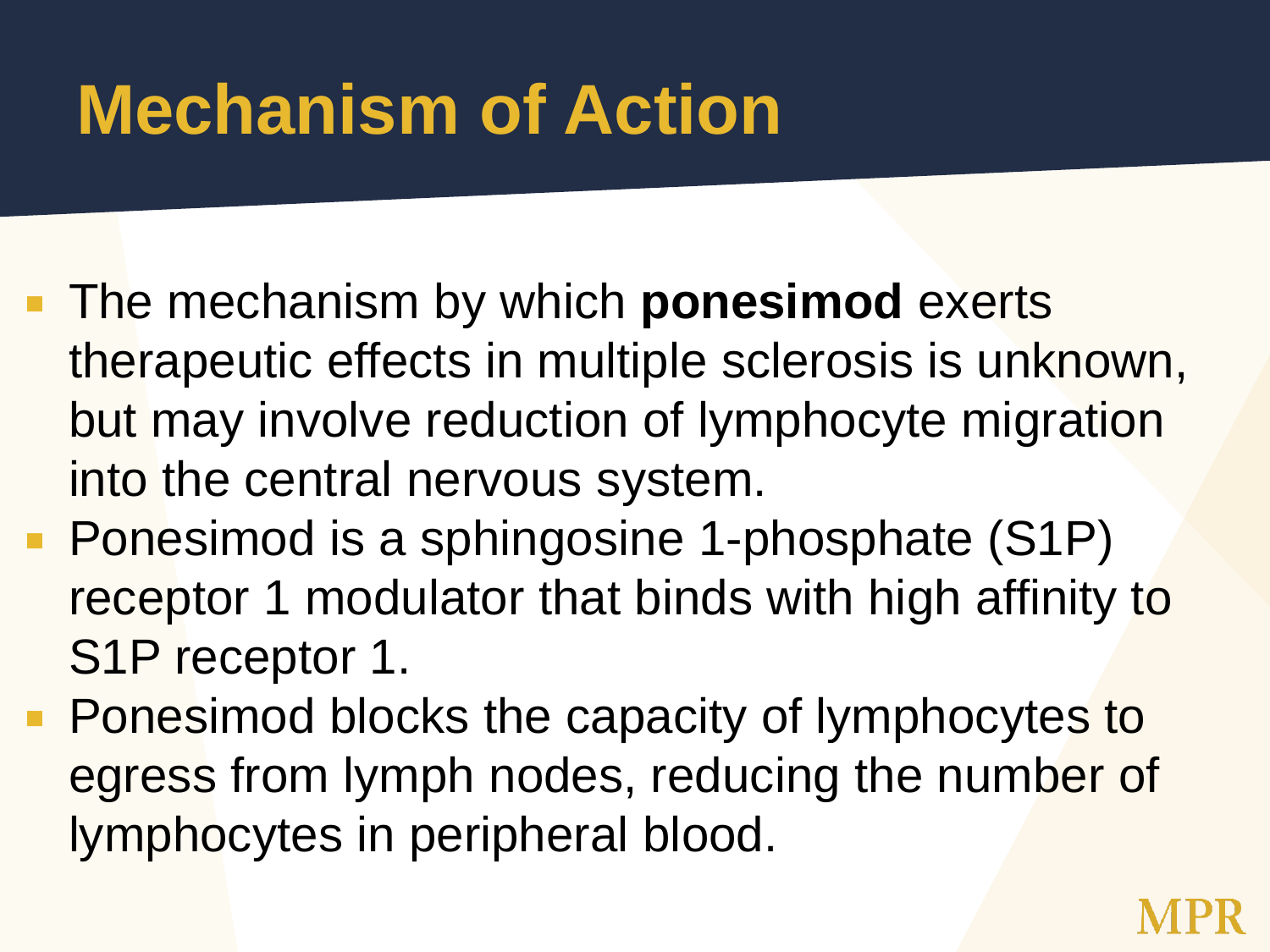# **Clinical Trials**

- **Approval was based on a randomized, double-blind,** parallel group, active-controlled superiority phase 3 trial that compared the efficacy and safety of Ponvory to teriflunomide in 1133 patients with relapsing MS.
- **Patients were randomly assigned 1:1 to receive either** Ponvory 20mg once daily (n=567), beginning with a 14-day dose titration, or teriflunomide 14mg once daily (n=566) for 108 weeks.
- **The primary endpoint** was the annualized relapse rate (ARR) over 108 weeks.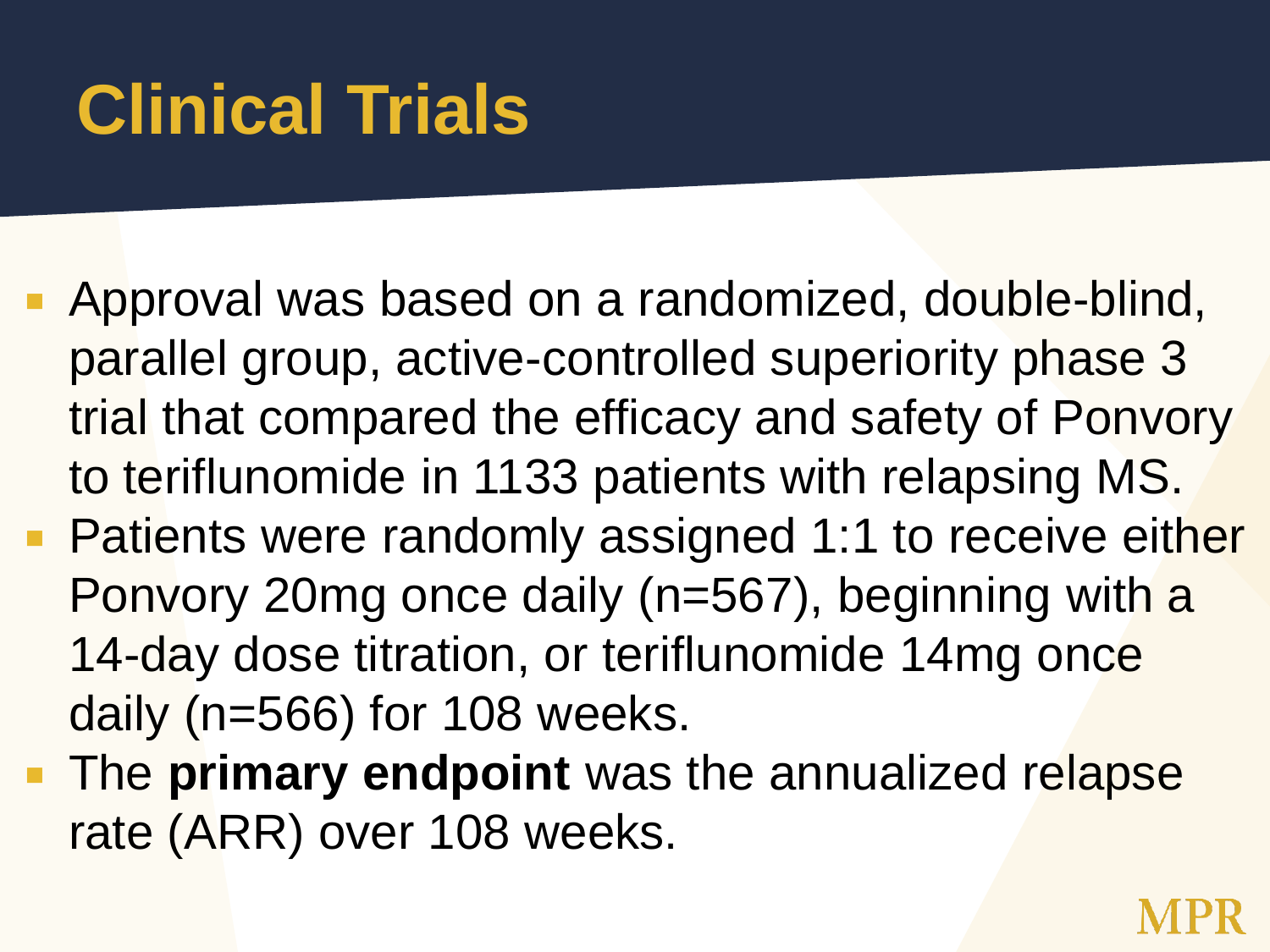# **Clinical Trials**

- **The ARR was statistically significantly lower in patients** treated with Ponvory compared with teriflunomide (0.202 vs 0.290, respectively; relative reduction, 30.5%; *P*  $= 0.0003$ .
- The number of new or enlarging T2 hyperintense lesions per year was significantly lower in patients treated with Ponvory compared with teriflunomide (1.40 vs 3.16, respectively; relative reduction, 55.7%; *P* <.0001).
- The number of Gd-enhancing T1 lesions per MRI was also significantly lower in patients treated with Ponvory compared with teriflunomide (0.18 vs 0.43, respectively; relative reduction, 58.5%; *P* <.0001).